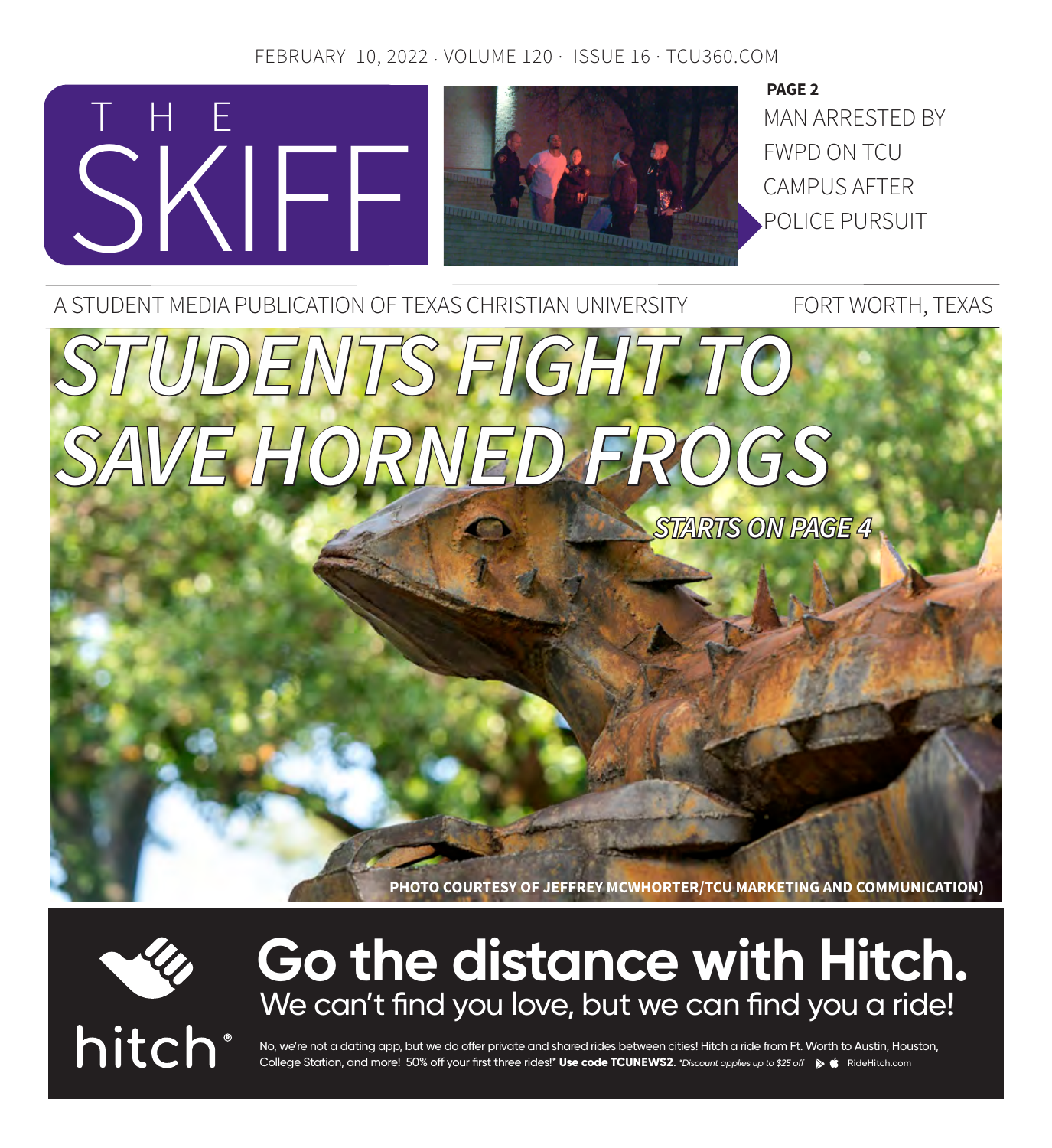### **CAMPUS NEWS Fort Worth Police arrests man on TCU campus after pursuit**

#### **By DEREK LYTLE**

STAFF WRITER, TCU 360

#### **and JD PELLS**

EXECUTIVE EDITOR, TCU 360

The Fort Worth Police Department arrested a man outside of the Sid W. Richardson Building following a police pursuit Tuesday night.

The suspect had been

reported in a domestic situation that occurred off-campus and was pursued from South Hills to TCU campus, where the suspect threatened suicide on the ramp of Sid W. Richardson until police negotiated a surrender. "We were responding

to a stalking, domestic call [for a] guy who

had beat his girlfriend multiple times," a Fort Worth Police Officer said at the scene.

The pursuit began in South Hills, and after police lost sight of the suspect, he was reported being seen at McDonald's on the outskirts of the TCU campus.

The police said the man was suffering

from wounds caused by jumping over multiple fences.

TCU Police alerted students to stay clear of the investigation scene at approximately 6:26 p.m. but have since indicated that the scene of the incident is now clear.

### **The Van Cliburn International Piano Competition returns to TCU**

#### **By ELLA GIBSON**

STAFF WRITER, TCU 360

The Van Cliburn competition — on hiatus for a year due to COVID-19 — will return to TCU's campus this spring as young pianists from across the globe come to Fort Worth to showcase their skills.

It will be the 16th competition that was founded to honor Cliburn, who in 1958 won the first-ever International Tchaikovsky Competition in Moscow during the Cold War. Fort Worth music enthusiasts and civic leaders staged the competition four years later to honor Cliburn. Until the COVID-19 pandemic, the competition was held every four years.

Beyond its unconventional timeline, many aspects of this year's competition will stray from tradition.

Almost 400 digital applications were initially submitted from around the globe in October. A 34% rise from the previous competition, this application pool proves the global expansion of the Cliburn

name.

The screening jury will review applications and narrow the group to 135 pianists. They will pick 72 competitors to travel to Fort Worth in March and perform live screening auditions. All screening auditions will now take place at TCU's PepsiCo Recital Hall.

The auditions will provide another opportunity for the Fort Worth community to attend the competition. These rounds will take place from March 6 through March 12 and are open to the public for free.

Thirty pianists will be invited back to Fort Worth for the next rounds of the competition, taking place from June 2 through June 18.

Competitors will stay with a host family for the duration of the competition. Each house will have a piano for the artist to practice on, provided by Steinway.

Though many students do not have the ability to host a pianist for two weeks, there are countless other opportunities to become involved. From airport

transportation, to shop volunteers, to ushers, students are welcomed and encouraged to be a part of the process. Individuals can also volunteer as social hosts by introducing competitors to Fort Worth culture.

Maggie Estes, director of communications and digital content at Cliburn, shared how Fort Worth's community sets the competition apart.

"I would say that the biggest thing that sets us apart is Fort Worth because it's maybe unexpected when you don't know our world," said Estes. "The audiences in Fort Worth are very warm. And that's one thing that they always remark on."

The Cliburn aims to launch careers, but also follow up personally with competitors. Many of the pianists return to Fort Worth in later years to visit their host family.

The preliminary and quarterfinal rounds are set at TCU's Van Cliburn Concert Hall for the first time in the program's history. The hall will host two rounds of solo piano recitals. The rounds took place in Bass Performance Hall prior to this year.

The semifinal and final rounds will take place at Bass Hall, where pianists will later be joined by an orchestra. Early plans for this hall were created after the 1978 Cliburn competition, when the city acknowledged that existing performance venues had major acoustic defects.

This year, TCU will play a greater role in the competition than ever before. If not volunteering, students can watch, listen and be a part of the Fort Worth crowd that makes the competition so special.

"It's just a really unique experience," said Estes. "And it's only every four years, so taking advantage of that while they're here is really great."

The Van Cliburn International Piano Competition is a chance for the TCU community to witness some of the world's top pianists. Van Cliburn's legacy is carried on in the city of Fort Worth, though the character of Fort Worth impacts Cliburn competitors just the same.



# The Skiff

TCU Box 298050 Fort Worth, TX 76129 skiff-editor@tcu360.com Phone (817) 257-3600 Fax (817) 257-7133

#### **Editor** LONYAE COULTER

**Design Editor** Kristen Pastrano **Chief Ad Designer** Tatum Smith

**Associate Editor** Grace Morison

**Director of Student Media Sales and Operations** Leah Griffin

> **Director of Student Media** Jean Marie Brown

#### **Chair, Department of Journalism**

Uche Onyebadi, Ph. D

**Distribution:** Newspapers are available free on campus and surrounding locations, limit one per person. Additional copies are \$.50 and are available at the Skiff office. The Skiff is an official student publication of Texas Christian University, produced by students of TCU and sponsored by the TCU Department of Journalism. It operates under the policies of the Student Media Committee. The Skiff is published Thursdays during fall and spring semesters except finals week and holidays.

**COPYRIGHT** All rights for the entire contents of this newspaper shall be the property of the Student Media.No part thereof may be reproduced or aired without prior consent of the Student Media Director. The Skiff does not assume liability for any product and services advertised herein. Liability for misprints due to our error is limited to the cost of the advertising.

> **The Skiff Circulation:** 1,000 **Subscriptions:** 817-257-6274 Rates are \$30 per semester.

**Moudy Building South** Newsroom, Room 212 2805 S. University Drive, Fort Worth, TX 76109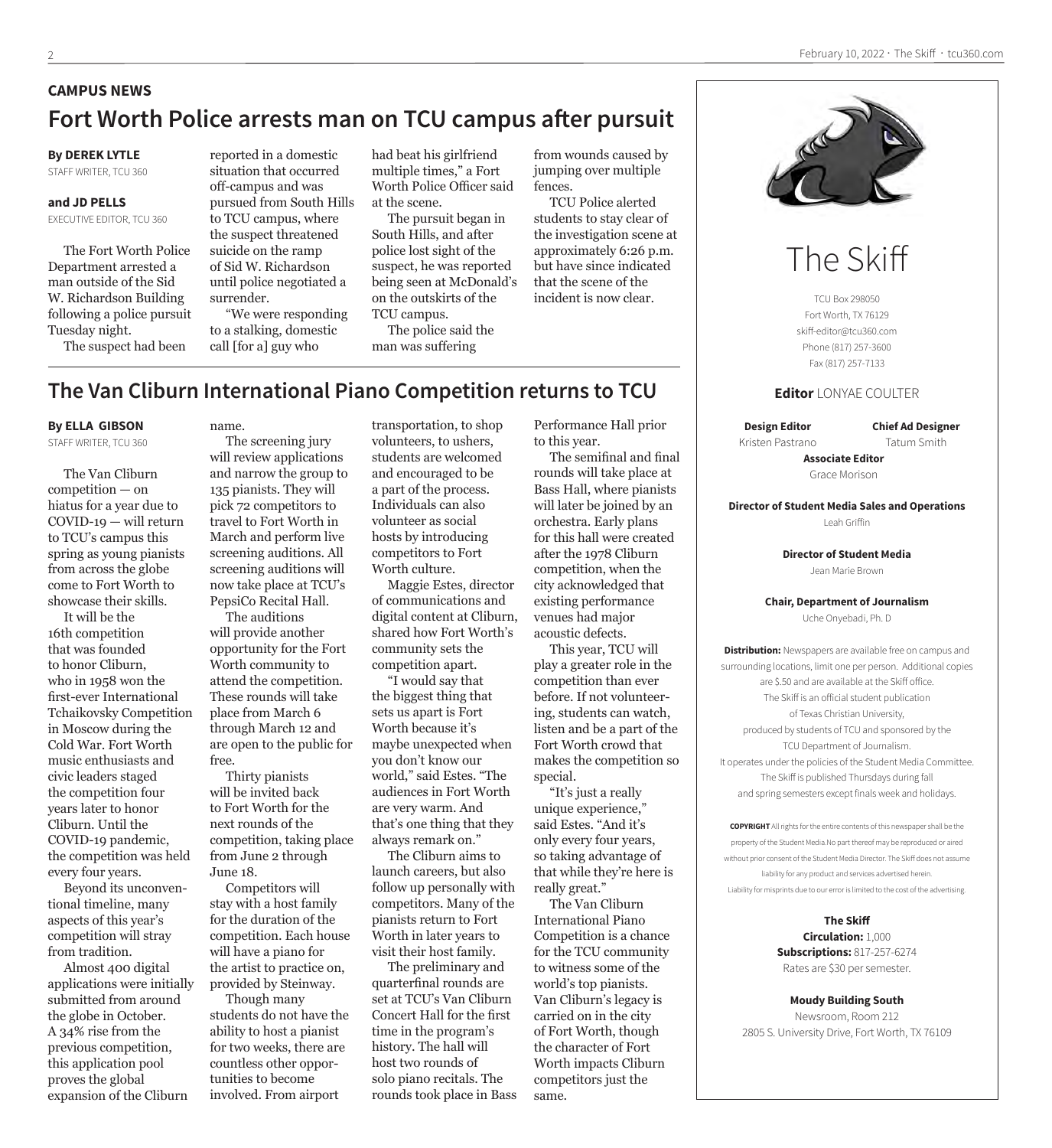Sponsored Content

# **Meet Hitch: It's like uber, but for longer distances.**

A new ride share company has launched on campus and it makes traveling throughout Texas more convenient and affordable than ever before. Hitch was created to replace inefficient bus travel and provide a cheaper alternative to Uber or Lyft.

Rides can be scheduled same day or up to 60 days prior. You even have the unique option of connecting your social media

accounts to see if any mutual friends are in a shared car before you book!

Have a car and want to make some extra cash going to places you travel anyway? You can make anywhere from \$40 to \$80 per ride.

Go to **ridehitch.com** to learn more and download the Hitch app.

**"I'm a college student so I don't have a ton of money but Hitch has helped me visit friends and family for a reasonable price."**

—HITCH USER

### **The Ft. Worth Routes**



### **How Does it Work?**



Hitch connects riders and drivers headed to the same city with both private and shared rides. Use the Hitch app to book your origin, destination, and ride type. (i.e. Hitch or Hitch Premier)

# ၂

You'll meet your driver at a nearby pick-up location. Pick-up and drop-off locations are hand-picked based on your origin and destination. For TCU students, the nearest location is **2950 Berry Street**.

# ত্য

Drivers go through standard background checks and vehicle approvals. Once you book, it's our guarantee that you'll always get a ride.



For more customization, upgrade your ride to **Hitch Premier** for a private ride with door-to-door service.

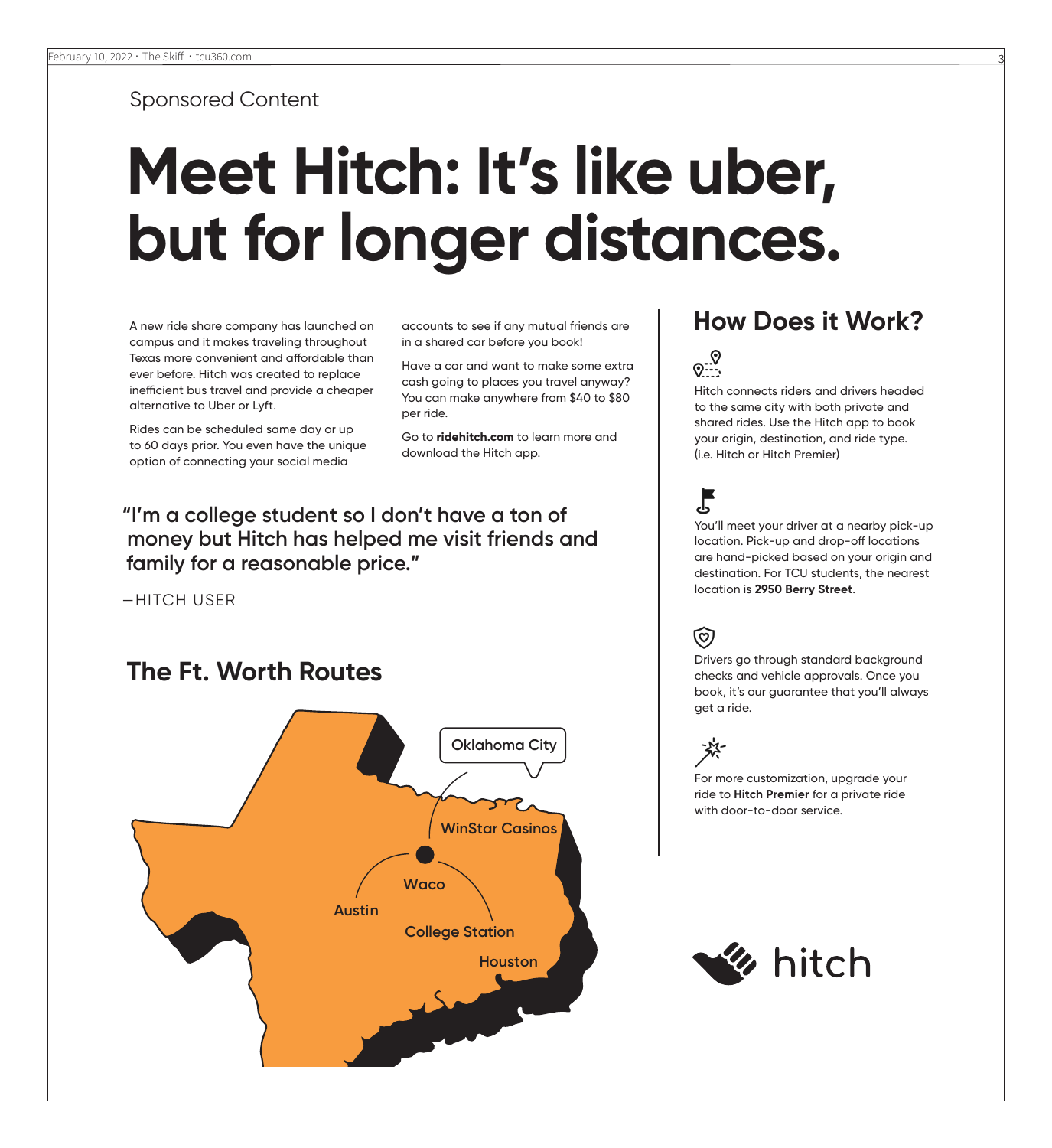#### **CAMPUS FEATURE**

# **Comrades true: TCU students take part in Horned Frog conservation**

#### **CAMILLA PRICE**

COPY DESK CHIEF, TCU 360

#### *Saving the mascot, part two Find part one at TCU360.com.*

TCU's own Horned Frogs are making strides in saving the school's mascot.

Since the Williams lab began studying horned lizards, students have contributed to conservation projects on the genetics, habitat and diet of Horned Frogs. More recently, they have begun to evaluate the reintroduction site to help the next generation of lizards survive.

Williams said the students in his lab have made some of the most significant discoveries for the horned lizard project.

Some of the most surprising findings have come from Ph.D. student Rachel Alenius.

Alenius was on a study abroad trip to save rhinos in South Africa when she learned about efforts to protect the Texas horned lizard back at TCU.

She joined the Williams lab in 2015 as an undergraduate biology major, studying the lizards in the stifling summer heat of South Texas. The project would fulfill her Honors thesis, "but also I was just really excited to see a horned lizard," she said.

Statewide, the horned lizard is considered a threatened species. But in the small towns of Kenedy and Karnes City, the lizards were abundant. Biologists wanted to know why.

In short, they adapted. After urban development

and those pesky fire ants disrupted their food supply, researchers were surprised to find they changed their menu.

"Basically they were eating lots of really tiny ants and termites, which it's not normal for adult Texas horned lizards to do that," said Alenius.

Her research upended the belief that horned lizards depended on harvester ants like pandas depend on bamboo.

Williams said fewer predators in town likely helped. Horned lizards usually depend on larger ants so they can eat quickly and hide from predators, but with fewer threats around, "They have maybe the luxury of sitting out in the open and eating small things," he said.

Her findings were so strange - and exciting that Alenius stayed on with Williams to pursue a master's on the same topic.

Now pursuing her doctorate degree in biology, Alenius studies the diet and survival of hatchlings at Mason Mountain Wildlife Management Area in Central Texas, building conservationists' knowledge of reintroduced horned lizards.

#### **Horned lizard habitat**

Twenty miles south of where Mason Mountain's horned lizard population had disappeared, a rancher found lizards thriving on his property. Researchers set out to learn why.

Over the summer,

graduate biology students Padraic Elliott and Patrick Ryan compared the habitats at the two sites to reveal whether Mason Mountain is a quality environment for horned lizards and how it could be improved.

By examining the size, species and diversity of plants at Mason Mountain and the ranch site, his project adds "one more tool" to finding the secret sauce for successful reintroductions.

Ryan, who often collected data alongside Elliott, focused on the thermal habitat of the lizards.

Since lizards are ectotherms, or cold-blooded animals, they cannot regulate their body temperature to cool off and can die if temperatures rise above their "critical limit" of about 40 degrees Celsius, or 104 degrees Fahrenheit.

Ryan placed devices that record temperature in different "microhabitats" lizards use - dense vegetation, open areas and soil - at the ranch and Mason Mountain.

If the thermal habitats at the two sites are significantly different, "Kind of the assumption is that that natural population is the better habitat because it's been sustaining this natural population, where at these reintroduction sites they can't get a foothold there," said Ryan.

Elliott, Ryan and Alenius also collected data on where horned lizards spent time at Mason Mountain to help conservationists choose the best release spots.

 The students would follow the lizards every day, taking measurements of the habitat where each lizard was found and comparing it to a random point nearby to determine what environments the lizards prefer.

Ryan and Elliott focused on adult lizards, while Alenius tracked the hatchlings at the ranch and wildlife management area.

#### **Following the Frogs**

But to study the lizards, the students have to find them first.

Adult lizards were caught and fitted with radio transmitters that broadcast a unique frequency for each lizard up to a kilometer away.

The frequencies are picked up as "beeps" by handheld receivers with antennas that help students determine the direction of the transmitter. The louder the sound, the closer the lizard.

Hatchlings were too small for the radio transmitters, so researchers opted for another tracking device called harmonic radar. The team glued reflective tags attached to a strip resembling 35-millimeter film to the back of the lizards.

Rains said the harmonic tags were useful, but had drawbacks for tracking the lizards.

"Like any reptile, they shed their outer skin off, so there's a limited time

we can track them," he said.

The students attempted to find every tagged horned lizard once a day. Even with the tags, spotting them could be a challenge. If the tag had fallen off, the lizards were almost impossible to find.

Every day or two, the students would change the time they tracked an individual to make sure their data reflected the lizards' daily patterns. In addition to

collecting data for their own projects, they also gathered information on the size, sex and age of the lizards and logged deaths from predators. It may sound simplistic, but it's some of the first data of its kind.

Rains said the students' role in tracking the lizards is one of the most important parts of the reintroduction project.

Not a dull day went by tracking the lizards.

One day, Ryan and Alenius caught up to an adult lizard they had been tracking - halfway down the throat of a coachwhip snake.

"Our principle is just let nature take its course," said Ryan, "But what ended up happening in the moment was I was kind of like, 'You know I need to get this tracker back.'"

Thinking the lizard was dead, Ryan and Alenius retrieved the lizard with plans of taking off the tracker. But the lizard was still breathing.

"It looked pretty jacked up," said Ryan, but they kept the lizard indoors overnight and she recovered fully by the next day.

"I give her a day of not tracking her so it doesn't bias the results as much, and then like a week later, she gets eaten again," he said.

The research team waited until the snake passed the tracker through its digestive system and retrieved it. No harm, no foul - except for the lizard.

With so many lizards getting eaten, Alenius said some of her favorite moments working with horned lizards are when she finds an individual that had been missing and it is "way bigger than I would have expected."

Students on the front lines at Mason Mountain also made the biggest discovery of the project so far: the first-ever clutches of wild hatchlings at the reintroduction site.

Last year, Alenius helped identify spots where females could be nesting.

Alenius counted about 25 hatchlings and suspects there were even more she didn't find.

The hatchlings are a unique milestone for reintroduction efforts in Texas. But Williams cautioned the project is far from over.

To save horned lizards, more work needs to be done - both in the field and in the classroom.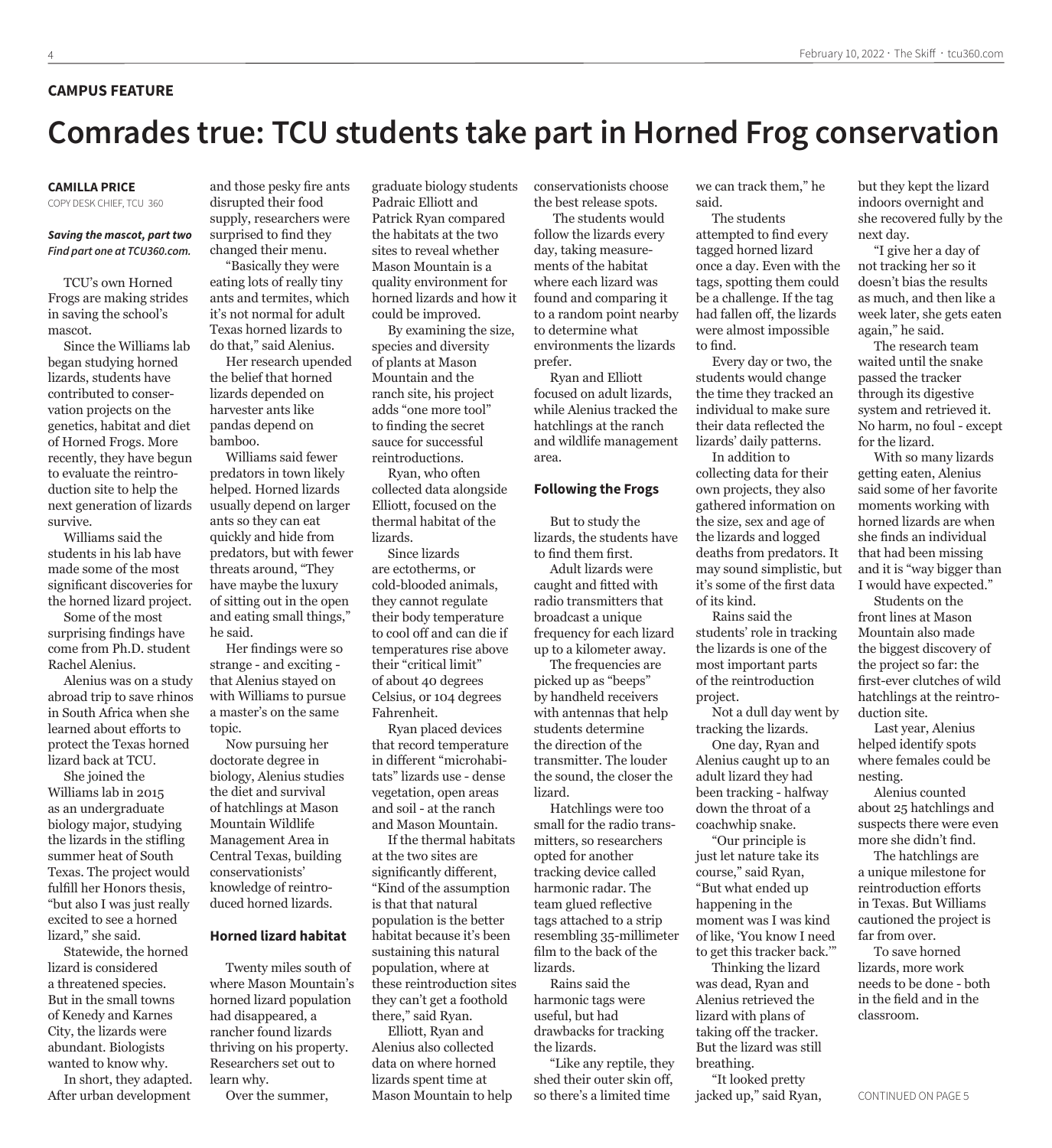#### CONTINUED FROM PAGE 4

#### **Light of faith**

In spite of the challenges the project has faced, optimism for Texas horned lizards is on the rise.

The project is growing to include more stakeholders interested in saving the state reptile.

Historically, caring for the lizards was too expensive and time-consuming for most zoos. Fort Worth Zoo staff - who announced the hatching of their 1000th Texas horned lizard in September - are sharing care guidelines for the lizards with other institutions to help the breeding program expand.

The Dallas Zoo and Caldwell Zoo in Tyler began breeding horned lizards in the last three

years, and Fossil Rim Wildlife Center in Glen Rose expressed interest in joining the project.

This fall, the zoos reintroduced more than 260 hatchlings at Mason Mountain in the largest releases yet.

Next up for the team: Refining the process.

The researchers will continue monitoring the lizards and teasing out the different variables affecting horned lizard survival at Mason Mountain.

Rains said they are hopeful for the reintroduced population. "The more we learn, the more we realize they're a little more adaptable than we thought," he said.

If the population stabilizes - which could be in five years or thirty - conservationists will expand the reintroduction effort to other sites where horned lizards once roamed.

Rains doesn't have a particular place in mind, but he's not worried about finding locations: "I can imagine for years we'd just get flooded with calls about people wanting to be on the mythical 'list,' " he said.

Fort Worth residents with visions of football fields covered in horny toads may be in for disappointment.

"We'll never be able to restore horned lizards to where they used to occur all over the state," said Rains.

Reintroduction efforts cost time and money, and in many areas, the habitat is too far gone for lizards to establish a population.

But Rains still plans to keep the connection between Texans and horned frogs alive.



**PHOTO COURTESY DEAN WILLIAMS**

A Karnes County horned lizard equipped with a radio transmitter to track her movements.

By reintroducing lizards to public sites, "People could take their family to see a lizard that's within driving distance," he said.

Although the conservation efforts continue, Alenius's journey with the Williams lab could be coming to an end.

"When I started this, I was coming off that trip from South Africa where I honestly felt very discouraged… I felt like there wasn't a lot I could personally do to help," she said. "And to see that what I'm doing with horned lizards is having a direct effect on their conservation,

on their management strategies, has been just very affirming… Going out there every day, even though it's hard, is paying off, and that's really, really cool."

To keep up with the adventures of the Williams lab, follow the TCU Horny Toad Project on Facebook.

#### **SPORTS**

# **Football adds four players to 2022 roster on National Signing Day**

#### **COLIN POST**

SPORTS EDITOR< TCU 360

Six years ago, signing just a handful of players on National Signing Day would have been unheard of for a football program in the Big 12.

In 2022, it's the reality for college football, including TCU.

TCU football announced the signing of four players as part of National Signing Day, completing a group of 23 newcomers for the program that includes 14 signees and nine transfers.

#### **DJ Allen**

Referred to as a "headliner" by Dykes,

Allen is a speedy four-star wide receiver from Gladewater High School, which sits 150 miles east of Fort Worth.

Ranked as the No. 28 wide receiver nationally in his class and the No. 27 overall player in Texas, Allen did it all for Gladewater his senior year. He passed for 741 yards and three touchdowns, rushed for 1,008 yards and 10 touchdowns and caught 12 passes for 288 yards and a touchdown.

In his career, Allen totaled 1,608 yards receiving and 18 scores, earning District 6-3A Division 1 MVP honors in both his junior and senior years.

What stands out most

about Allen, though, is his speed. The 5'11", 190-pounder also competed in basketball, baseball and track and field, setting a personal record of 10.82 in the 100 meter race his junior year.

#### **Ronald Lewis**

While TCU could not get it done against Texas on the field this year, the Frogs got a leg up on their state rival by flipping Lewis from the Longhorns.

Committed to Texas since August, the three-star cornerback decommitted on Tuesday and announced his commitment to TCU on Wednesday.

Ranked as the No. 44 player in Louisiana, Lewis helped lead Warren Easton Charter High School to the class 4A state title game during his senior year, where they would fall by one point (14-13) to Westgate High School. Similar to Allen, Lewis

also brings speed to the table, as he placed second in the 110 meter hurdles at the Louisiana state meet last May with a time of 14:31.

#### **Connor Lingren**

The final of three high school recruits signed by TCU on National Signing Day, Lingren is a three-star offensive lineman from College

Station High School.

Holding other offers from schools like Purdue, Arizona State and Virginia, Lingren was a recent offer for the Frogs, receiving his official offer just over two weeks ago on Jan. 18.

During his senior year, Lingren earned First Team Division 1 All-State honors behind 79 tackles (24 for a loss), four sacks, eight quarterback pressures, three forced fumbles and a pass breakup.

#### **Lwal Uguak**

A transfer from UConn, Uguak is a another defensive lineman who played in 34 games in his four

years with the Huskies' program.

The Canada native played his best football in 2021, recording 34 tackles (career-high), seven quarterback hurries and two pass breakups.

In his UConn career, Uguak totaled 69 tackles and four sacks.

Originally from Edmonton, Alberta, the super senior was a first-team All-Canadian while playing for Harry Ainlay High School, leading them to a Provincial High School Tier 1 Championship as well.

The Frogs kick off the 2022 season on Sept. 2 on the road against Colorado.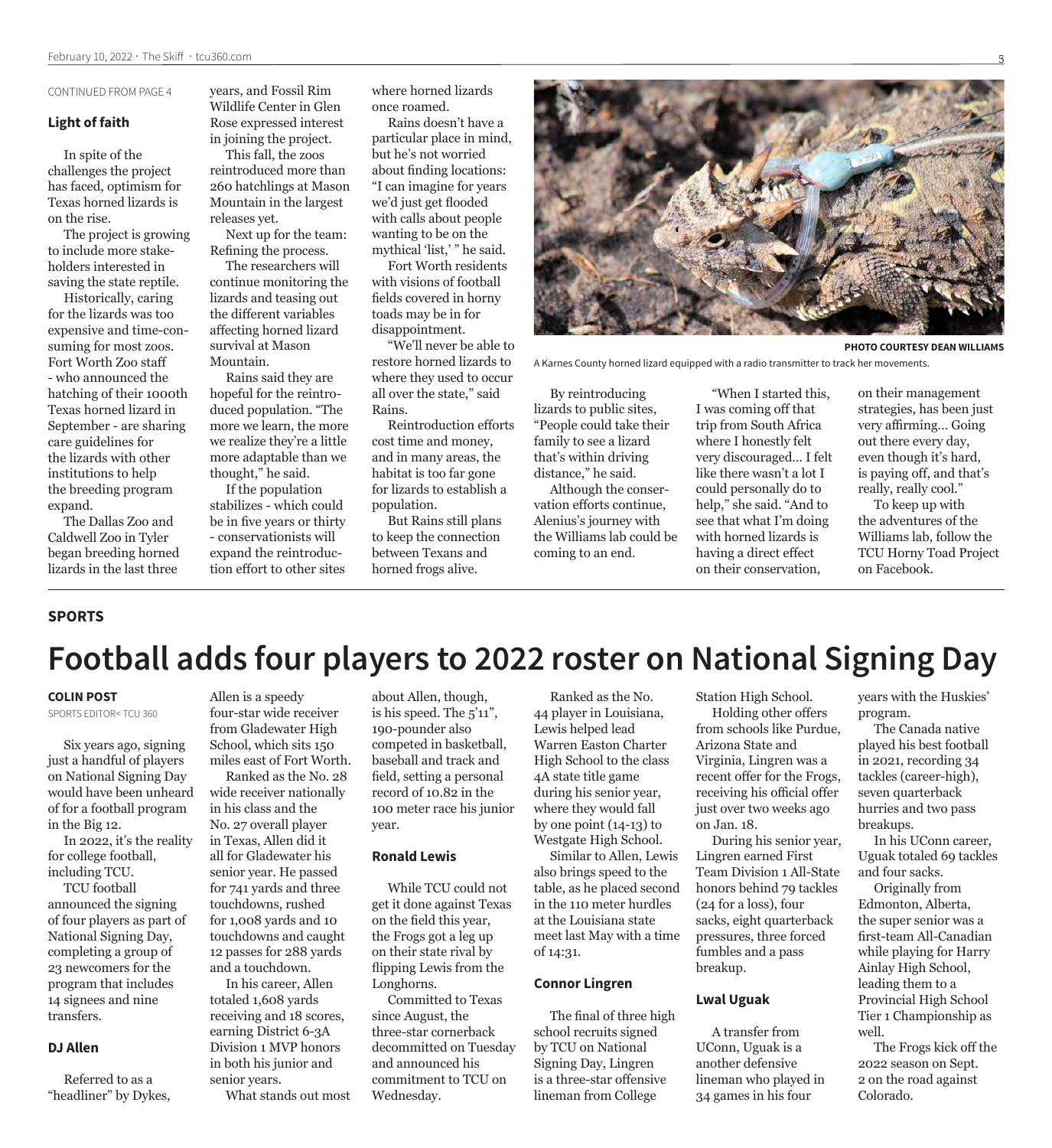

# **The New Hork Times** Edited by Will Shortz

68 Right-hand page numbers, typically DOWN

cream cheese 2 World's fair sight 3 Great thing to feel like

4 Signal agreement 5 Little bit of power 6 Funds might be held in this 7 Classic boulevard liners

8 Boat going back and forth?

9 Would really rather not 10 x, y and sometimes z 11 Romulus, Remus and the founding of Rome, e.g. 12 Jet-black gem 17 Cheers, boos and such 18 Strike down  $20 + or -$ thing 23 Brother

24 Boosts, redundantly

1 Garden item

ACROSS 1 Go over

5 Like the eventual inheritors of the earth, in Matthew 9 Mark of divinity

13 A G.I. may be seen in it

14 Actress Fisher of "Wedding

Crashers"

15 Brain connection 16 Like fans who hold

season

tickets, typically

17 Genre for Agatha Christie or Arthur

Conan Doyle 19 Rapper \_\_\_ Nas X

20 Kissing on the subway, e.g., for short

21 Like some relationships

22 June

25 Baby fox 26 Bit of Western

neckwear

28 Items on a checklist 32 One of two sultanates

in the United Nations 34 N.B.A. legend

nicknamed

"Black Mamba"

36 Egg cells 37 U-shaped bike accessory

38 Last word in an improv show

40 A rainbow is said to be a good one

41 Beseech 42 Word with high

or seven 43 Reach for the stars 45 No-frills

47 Things might get swept up in it 49 jeans 51 Early 19th-century Australia, for one

54 Water tower? 58 Funny one 59 "Funny one!" 60 Intellectual conformity ... or a hint to interpreting

17-, 22- and 51-Across 62 Some frills 63 Lay off

64 Net emissions target 65 Lively, in music: Abbr. 66 "Wabbit" hunter

Elmer

67 One of two sultanates 27 Time period, or an anagram of one? 29 Cup holder, usually

in the United Nations 30 "Back to you"

frequently added to 32 Spill the beans 33 Detective Diaz on "Brooklyn Nine-Nine 35 One reading Kerouac or

31 Compos mentis

Ginsberg, say 39 Sleazeball 40 Birthstone after

sapphire 42 Inside info

44 Tiff

46 Filled (with) 48 Like scouting patches

50 \_\_\_ ball 52 Tums, for one

53 Country songs? 54 End-of-week exclamation

55 Language of Pakistan's Daily Khabrain

56 Top prize

57 "How do you like \_ apples?"

61 Glass who shared the first- ever Pulitzer in Audio Journalism

62 Language in which most words are monosyllabic



#### **Carpe Diem by Niklas Eriksson**

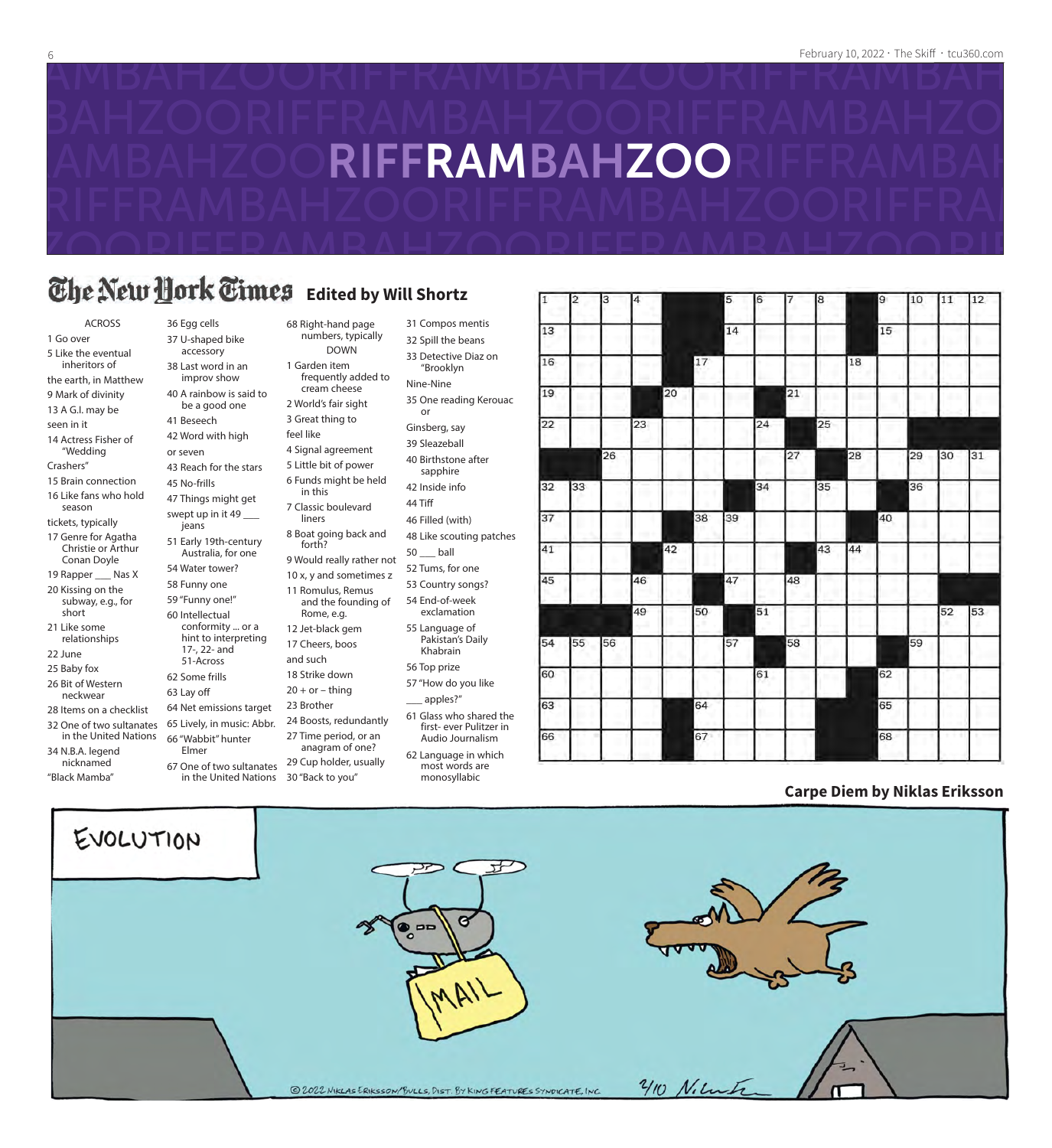February 10, 2022 · The Skiff · tcu360.com



#### **Dustin by Steve Kelley and Jeff Parker**



### **Horoscope**

The Stars Show the Kind of Day You'll Have: 5-Dynamic; 4-Positive; 3-Average; 2-So-so; 1-Difficult

**ARIES** (March 21-April 19) **★★★** Today you're in a practical frame of mind, especially about making plans. You will ponder opportunities and long-term goals. Listen to the advice of someone more experienced, because they might help you. Tonight: Wishful thinking.

**TAURUS** (April 20-May 20) **★★★★** Today you're serious about finances. You might see ways to budget and save money. Certainly, you'll be conservative in financial dealings. If shopping, you will buy long-lasting, practical items. Tonight: Get your facts right.

**GEMINI** (May 21-June 20) **★★★** Today the Moon is

in your sign dancing with Saturn, which gives you a realistic view of life. You will put up with discomfort to achieve your aims. Seek out someone older whose experience you respect. Tonight: Some confusion.

**CANCER** (June 21-July 22)  $\star \star \star \star$  This is an excellent day to do research, because you're in a practical frame of mind and you won't overlook details. Furthermore, you have the endurance to follow through and find what you're looking for. Expect results! Tonight: Restless feelings.

**LEO** (July 23-Aug. 22) **★★★** Today someone older, wiser or more experienced might play an important role in your life. They might give you good advice. Or, possibly, you are the wise sage giving others advice. Either way, this is a good day to think about practical, long-term goals.

Tonight: Check for truth.

**VIRGO** (Aug. 23-Sept. 22)  $\star \star \star$  Discussions with bosses, parents, and the police will be realistic and down to earth today. People want solutions, especially fast, doable solutions. You're ready to face whatever stands in your way. Courage! Tonight: Be clear when talking to parents and bosses.

**LIBRA** (Sept. 23-Oct. 22) **★★★★** This is a good day to study, because you have the energy to focus. It's also a good day to finish important papers, manuscripts or that screenplay you've been working on. A teacher or guru figure might help you. Tonight: Don't believe everything you hear.

**SCORPIO** (Oct. 23-Nov. 21)  $\star \star \star$  This is the perfect day to focus on paperwork you have been avoiding. Tidy up

and organize matters related to taxes, debt, inheritances and shared property. Figure out your bills. What do you owe and what do you own? Information is power. Tonight: Double-check your finances.

**SAGITTARIUS** (Nov. 22-Dec. 21)  $\star\star$  Discussions with partners and close friends will be sober today. This is because you are less inclined to reveal your emotions or talk about your feelings. In fact, you will prefer to be by yourself to think about things

**CAPRICORN** (Dec. 22-Jan. 19)  $\star \star \star$  Ihis is a productive day because you're in the right frame of mind to work. You won't mind a bit of discomfort as long as you achieve your goals. That's why you're ready to roll up your sleeves and dig in. You also might do something to improve your

and evaluate what's going on. Tonight: Listen carefully.

health or tackle pet-related duties. Tonight: Be helpful.

**AQUARIUS** (Jan. 20-Feb. 18) **★★★★** Parents might have a serious discussion about the education of their kids because this is a good day to make plans. Consider financial limitations or opportunities. Others will use today



M

O

U D D N

Tonight: Practice.

**PISCES** (Feb. 19-March 20)  $\star \star \star$  Family discussions will be practical today because people want to get things done. You're looking for solutions, especially to home repairs. An older family member might have good advice. Make improvements slowly. Tonight: Be realistic.

 $\overline{0}$